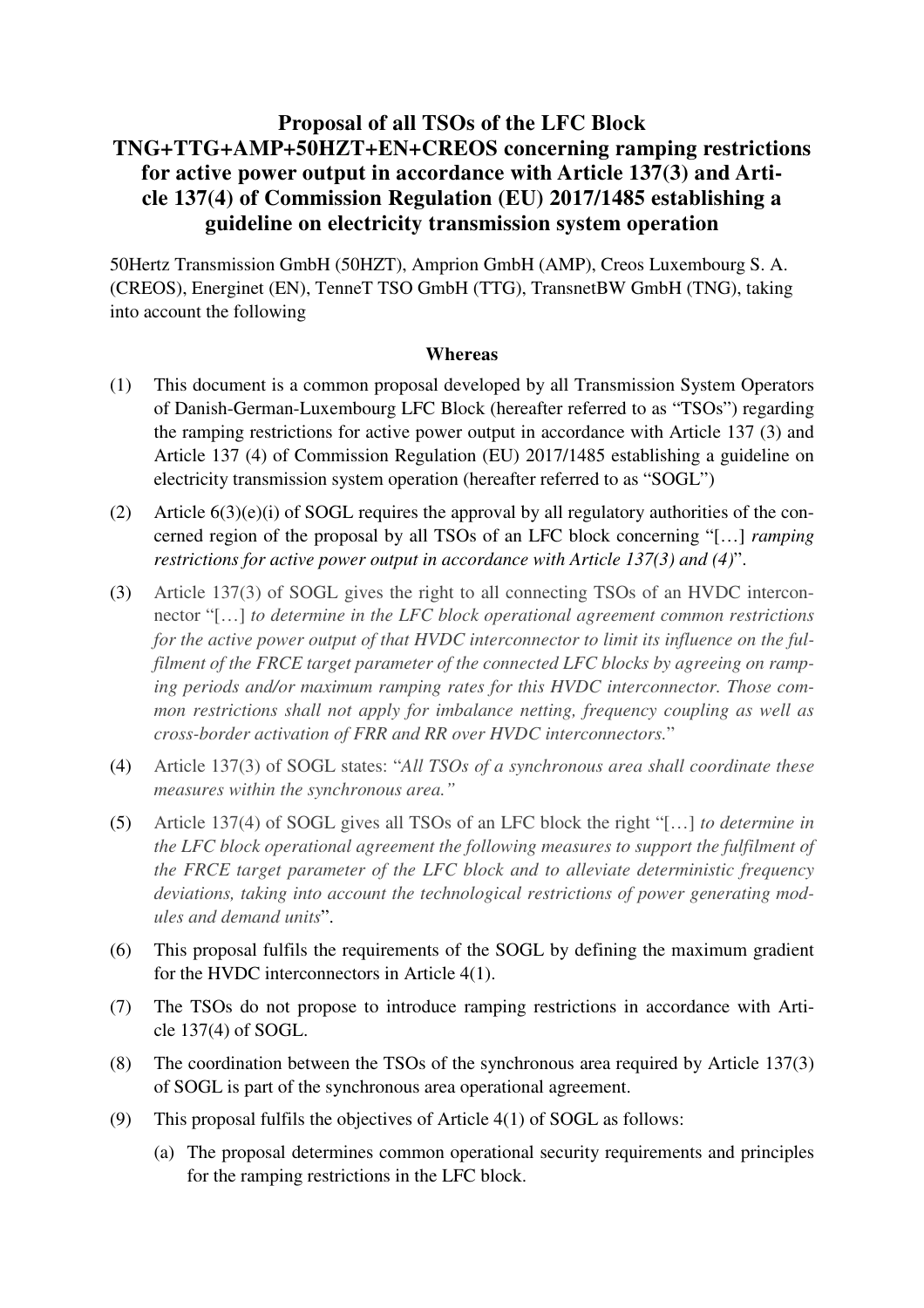- (b) The proposal respects the responsibility assigned to the TSOs for system security by the national legislation.
- (c) The transparency is ensured by definition of the ramping restrictions of the proposal.
- (d) The proposal for ramping restrictions for HVDC interconnectors does not introduce limitations to the market.
- (e) The proposal promotes the coordination of system operation since this proposal is a joint proposal of all TSOs of the LFC block. The coordination on the synchronous area level is part of the synchronous area operational agreement.

# **SUBMIT THE FOLLOWING PROPOSAL TO THE REGULATORY AUTHORITIES OF DENMARK, GERMANY AND LUXEMBOURG:**

#### **Article 1 Subject matter, scope and responsibility structure**

(1) This proposal is based on the LFC block and LFC area structure proposed by all TSOs of the synchronous area CE in accordance with Article  $6(3)(g)$  of SOGL establishing monitoring areas, LFC areas and LFC blocks in accordance with the following table:

| Country    | TSO (full com-<br>pany name)   | <b>TSO</b> (short<br>name) | Monitor-<br>ing Area | <b>LFC AREA</b> | <b>LFC Block</b>           |
|------------|--------------------------------|----------------------------|----------------------|-----------------|----------------------------|
| Germany    | <b>TransnetBW</b><br>GmbH      | <b>TransnetBW</b>          | <b>TNG</b>           | <b>TNG</b>      | TNG+TTG+AMP+50HZT+EN+CREOS |
|            | TenneT TSO<br>GmbH             | TenneT GER                 | <b>TTG</b>           | TTG+EN          | TNG+TTG+AMP+50HZT+EN+CREOS |
|            | Amprion GmbH                   | Amprion                    | AMP                  | AMP+CREOS       | TNG+TTG+AMP+50HZT+EN+CREOS |
|            | 50Hertz Trans-<br>mission GmbH | 50Hertz                    | 50HZT                | 50HZT           | TNG+TTG+AMP+50HZT+EN+CREOS |
| Denmark    | Energinet                      | Energinet                  | <b>EN</b>            | TTG+EN          | TNG+TTG+AMP+50HZT+EN+CREOS |
| Luxembourg | <b>CREOS</b>                   | <b>CREOS</b>               | <b>CREOS</b>         | AMP+CREOS       | TNG+TTG+AMP+50HZT+EN+CREOS |

- (2) In accordance with (1), the proposal applies only for the part of Denmark which is synchronously connected to the synchronous area CE.
- (3) This proposal defines the ramping restrictions in accordance with Article 137(3) of SOGL and Article 137(4) of SOGL in the LFC block.

### **Article 2 Definitions and interpretation**

- (1) For the purpose of the proposal, the terms used shall have the meaning given to them in Article 3 of SOGL.
- (2) 'DE area' means the LFC areas 50HZT, AMP+CREOS, TNG and the monitoring area TTG.
- (3) 'DKW area' means the monitoring area EN which is synchronously interconnected with the synchronous area CE.
- (4) 'LFC block' means the LFC block comprising the DE area and the DKW area.